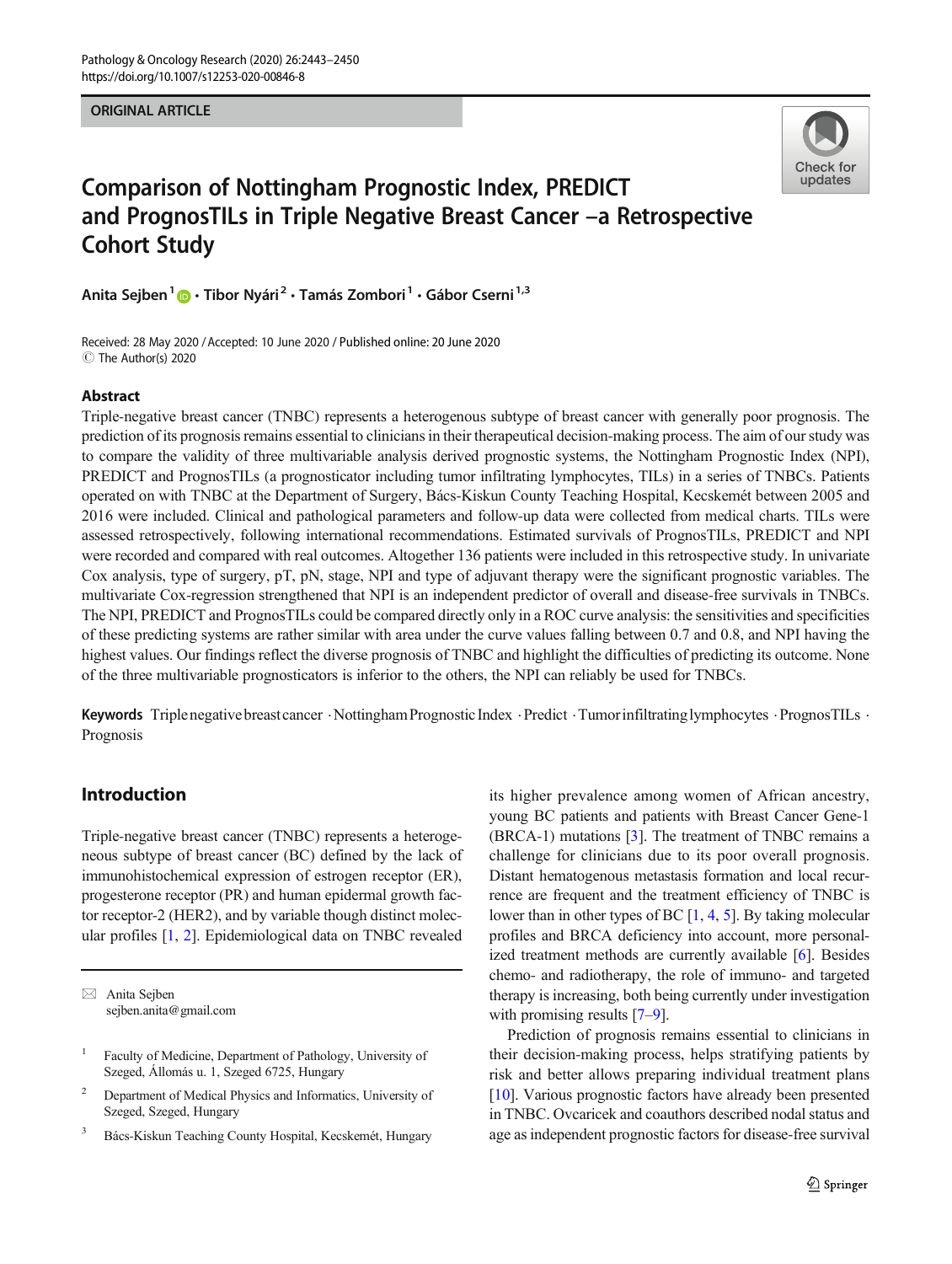(DFS), whereas for overall survival (OS), only nodal status proved to be an independent factor [\[11\]](#page-6-0). Urru et al. have demonstrated that tumor stage at diagnosis and positive lymph node ratio are relevant predictors of survival and tumor recurrence, with the addition of Ki-67 status for recurrence prediction [[12\]](#page-6-0). Asaga and coworkers have used a different approach, and analyzed clinical response to preoperative systemic chemotherapy [\[13](#page-6-0)].

The Nottingham Prognostic Index (NPI) was described by Haybittle and coauthors in 1982 and it was originally designed for primary operable BC. It takes tumor size, nodal stage and tumor histological grade into consideration [\[14\]](#page-6-0). On the basis of its equation and the values of the NPI, patients' could be divided into three prognostic categories according to the original article: Category I (good prognosis); Category II (moderate prognosis) and Category III (poor prognosis) [\[14](#page-6-0), [15](#page-6-0)]. Later the prognostic groups were subdivided to form the very good, the good, the moderate I, the moderate II, the poor and the very poor prognostic groups [[16](#page-6-0)]. Different cut-off values and diverse definitions of NPI-based groups (ranging from three to ten classes) have been used by some research groups [\[10\]](#page-6-0). The NPI has been proven to be a valid prognostic tool in BC treatment [[17\]](#page-6-0).

A more complex prognostic model, PREDICT was published by Wishart and coauthors in 2010. The algorithm was developed from 5694 patients' data from the Eastern Cancer Registration and Information Centre. The selected patients were operated on for invasive breast cancer. Based on the factors that were found to hold independent prognostic value, an algorithm was established that includes the presence of ductal carcinoma in situ (DCIS) or lobular carcinoma in situ (LCIS), age at diagnosis, menopausal state, ER, PR, HER2 and Ki-67 status, invasive tumor size, tumor grade, method of tumor detection and number of positive lymph nodes [[18](#page-6-0)]. PREDICT is also endorsed by the American Joint Committee of Cancer [\[19\]](#page-6-0). The on line calculator estimates OS for 5, 10 and 15 years. Although the tool generally received good ratings for validity, Maishman and coauthors' results showed that PREDICT was a great tool only in longterm survival estimates, and overestimated short-time survivals, especially in ER-positive tumors [[17,](#page-6-0) [20,](#page-6-0) [21](#page-6-0)].

Tumor infiltrating lymphocytes (TILs) reflect prognosis in TNBC, since their higher proportion correlates with better outcome in this subset of breast tumors, and indicates the prominent role the immune system plays in TNBC. While TNBCs lack targeted therapy, the interest for immune modulators has increased [\[22,](#page-6-0) [23\]](#page-6-0). Loi and coworkers conducted a pooled analysis of 2148 patients and identified the following factors that independently influence the prognosis of primary TNBCs: percentage of stromal TILs, age, tumor size, number of positive lymph nodes, histological grade and treatment. Invasive disease-free survival (i-DFS), distant disease-free survival (d-DFS) and OS results were examined in 3 and 5 year intervals [[24\]](#page-6-0). Based on the results, an equation was developed for survival estimates. For easier utilization, an online tool named PrognosTILs was developed for early stage TNBCs [\[25\]](#page-7-0). With this application, the 5-year and 10-year OS and DFS estimates can be calculated.

The aim of our study was to compare the validity of NPI, PREDICT and PrognosTILs in a series of TNBC cases.

# Materials and Methods

Patients operated on for histologically verified triple negative, invasive breast carcinoma at the Department of Surgery, Bács-Kiskun County Teaching Hospital, Kecskemét between 2005 and 2016 were included in our consecutive and retrospective study. Follow up data (OS and DFS) were collected from medical charts. For these outcomes, patients were followed from the date of surgical treatment until the time of recurrence or tumor-related death; those alive without recurrence and those dying from other causes were censored at the time of the last follow-up and death, respectively.

The following clinical and pathological variables were obtained for analysis: age, gender, localization, type of surgical and adjuvant treatments, histological type and grade of cancer, vascular invasion, tumor size, pT and pN categories, and stage. The NPI was calculated with the following equation: NPI = tumor size (cm)  $\times$  0.2 + nodal score (1 for pN0, 2 for pN1, 3 for pN2 or pN3) + number value from the histological grade [\[14\]](#page-6-0). The Nottingham Prognostic Groups were classified as excellent (EPG):  $\leq$ 2.4; good (GPG): 2.41–3.4; moderate-1 (MPG1): 3.41–4.4; moderate-2 (MPG2): 4.41– 5.4; poor (PGP): 5.41–6.4 and very poor (VPPG): ≥6.41 [[16\]](#page-6-0).

The predicted OS and DFS estimates of PrognosTILs were obtained from an online calculator [\[23](#page-6-0), [25](#page-7-0)]. The estimations were based on the following parameters: age, number of positive lymph nodes, tumor size, histological grade, type of chemotherapy and proportion of stromal TILs. For the determination of the latter, the International TILs Working Group (later acting as International Immunooncology Biomarker Working Group - IIOBWG) recommendations and rules were used [\[25,](#page-7-0) [26](#page-7-0)]. To help in the estimation of stromal TILs, the online calibration system described by the IIOBWG and found at was also used [\[27,](#page-7-0) [28\]](#page-7-0). After getting accustomed with the scoring system with a hundred cases evaluated in a study by the European Working Group for Breast Screening Pathology, the calibration (etalon) pictures for different rates of stromal TILs were screensaved and printed, and these printed pictures were compared with the microscopic images displayed on a monitor for at least three areas. The mean of these estimates was rounded to the closest 10% value also allowing for 5% and 1%, with the help of the calibration picture published in the first article of the IIOBWG for the latter value [\[29\]](#page-7-0).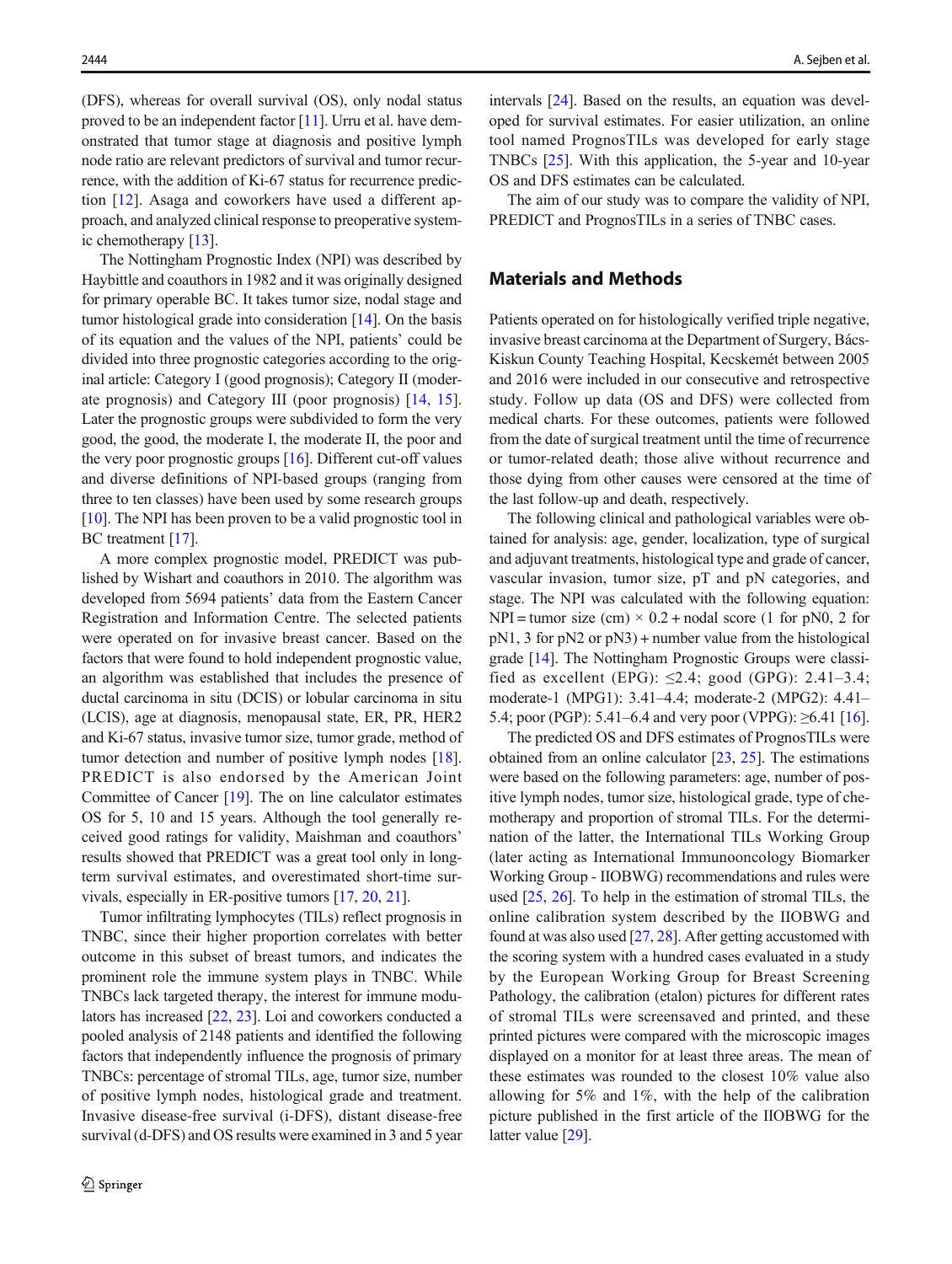<span id="page-2-0"></span>Table 1 Clinical and pathological characteristics of patients evaluated and the results of univariate Cox-regression [pT, pN categories defined by AJCC [27: Amin-AJCC], CMF: cyclophosphamide, methotrexate and 5 fluorouracil; second generation systemic treatment refers to anthracycline based regimens without taxanes; third generation refers to taxane containing regimens]

|                                    |             |         | pOS                     | pDFS      |
|------------------------------------|-------------|---------|-------------------------|-----------|
| Age (years)                        | $\mathbf n$ | %       | $p = 0.102$ $p = 0.207$ |           |
| $30 - 39$                          | 12          | 9.5     |                         |           |
| $40 - 49$                          | 15          | 11.9    |                         |           |
| $50 - 59$                          | 37          | 29.3    |                         |           |
| $60 - 69$                          | 35          | 27.8    |                         |           |
| $70 - 79$                          | 21          | 16.7    |                         |           |
| $80 - 91$                          | 6           | 4.8     |                         |           |
| Laterality                         |             |         | $p = 0.645$ $p = 0.958$ |           |
| Right                              | 58          | 46.0    |                         |           |
| Left                               | 68          | 54.0    |                         |           |
| Type of surgery                    |             |         | $p = 0.354$ $p = 0.017$ |           |
| Mastectomy                         | 24          | 19.0    |                         |           |
| Breast conserving surgery          | 102         | 81.0    |                         |           |
| Histology diagnosis                |             |         | $p = 0.626$ $p = 0.566$ |           |
| Carcinoma of no special type (NST) | 112         | 88.8    |                         |           |
| Medullary carcinoma                | 7           | 5.6     |                         |           |
| Other                              | 7           | 5.6     |                         |           |
| Grade                              |             |         | $p = 0.967$ $p = 0.88$  |           |
| 2                                  | 5           | 4.0     |                         |           |
| 3                                  | 121         | 96.0    |                         |           |
| pT                                 |             |         | $p = 0.222$ $p = 0.009$ |           |
| pT1                                | 67          | 53.1    |                         |           |
| pT2                                | 55          | 43.7    |                         |           |
| pT3                                | 1           | 0.8     |                         |           |
| pT4                                | 3           | 2.4     |                         |           |
| pN                                 |             |         | $p = 0.006$ $p < 0.001$ |           |
| pN0                                | 75          | 59.6    |                         |           |
| pN1mi                              | 8           | 6.3     |                         |           |
| pN1                                | 31          | 24.6    |                         |           |
| pN2                                | 9           | 7.1     |                         |           |
| pN3                                | 2           | 1.6     |                         |           |
| pNx                                | 1           | 0.8     |                         |           |
| Vascular invasion                  |             |         | $p = 0.573$ $p = 0.400$ |           |
| Absent                             | 100         | 79.4    |                         |           |
| Present                            | 26          | 20.6    |                         |           |
| Stage                              |             |         | $p = 0.05$              | p < 0.001 |
| I                                  | 47          | 37.3    |                         |           |
| П                                  | 51          | 40.5    |                         |           |
| Ш                                  | 27          | 21.4    |                         |           |
| no data                            | 1           | $0.8\,$ |                         |           |
| Adjuvant therapy                   |             |         | $p = 0.151$ $p = 0.003$ |           |
| Chemotherapy                       | 10          | 7.9     |                         |           |
| Radiotherapy                       | 15          | 11.9    |                         |           |
| Both                               | 85          | 67.5    |                         |           |
| Neither                            | 16          | 12.7    |                         |           |

| <b>Table 1</b> (continued) |  |
|----------------------------|--|
|----------------------------|--|

|                            |    |         | pOS                     | pDFS |
|----------------------------|----|---------|-------------------------|------|
| Generation of chemotherapy |    |         | $p = 0.092$ $p = 0.303$ |      |
| Second generation          | 16 | 12.7    |                         |      |
| Third generation           |    | 73 57.9 |                         |      |
| Other (CMF)                | 6  | 4.8     |                         |      |
| No data                    | 31 | 24.6    |                         |      |
|                            |    |         |                         |      |

The anticipated OS evaluations of PREDICT were determined with the online calculator, that required the following data: age, menopausal state, ER status, HER-2 status, Ki67 status, size of invasive tumor, grade of tumor, type of detection, number of positive lymph nodes and presence of micrometastasis in the lymph nodes [\[18](#page-6-0), [19](#page-6-0)].

The Wilcoxon rank sum test was applied to analyze the correlation between recurrence or tumor-specific death and DFS or OS prediction rate of PrognosTILs and OS prediction rate of PREDICT. The OS and DFS data could not be correlated directly with the survival predictions of PrognosTILs and PREDICT, therefore the patients were classified in the following four categories: patients alive, patients who died of disease (DOD), patients alive with and without recurrence. The calculated OS and DFS survival predictions of PrognosTILs, the OS survival estimates of PREDICT and NPI scores were correlated with the 4 categories by receiver operating characteristic (ROC) curve analysis aiming to compare them and to find cut-off points. Patients DOD and patients alive categories were utilized in ROC curve analysis focusing on 5-year-OS prediction of PrognosTILs, PREDICT and NPI scores, while patients with recurrence and patients without recurrence categories were used in a ROC curve of 5-year-DFS estimates of PREDICT and NPI scores. The cut-off points identified by ROC curve analysis could show which OS and DFS rates of PrognosTILs, OS estimates of PREDICT and NPI scores are related to more frequent recurrence and tumor-specific death, respectively.

NPI was analyzed with the Kaplan-Meier method and the subgroups were compared with the log rank test. Coxregression was utilized as univariate analysis. The parameters found significant in the univariate models were entered in a multivariable Cox proportional hazard model to identify factors of independent prognostic significance. PrognosTILs and PREDICT survival estimates could not be included in the multivariate analysis due to statistical reasons. Statistical models were fitted using SPSS Statistics V.23.0 software (IBM, SSPS 22.0, Armonk, NY USA). All statistical tests were two-sided and  $p < 0.05$  values were considered statistically significant.

This retrospective study was approved by the institutional ethical committee of the Albert Szent-Györgyi Clinical Centre of the University of Szeged and the ethical committee of Bács-Kiskun County Teaching Hospital also gave a consent for the study.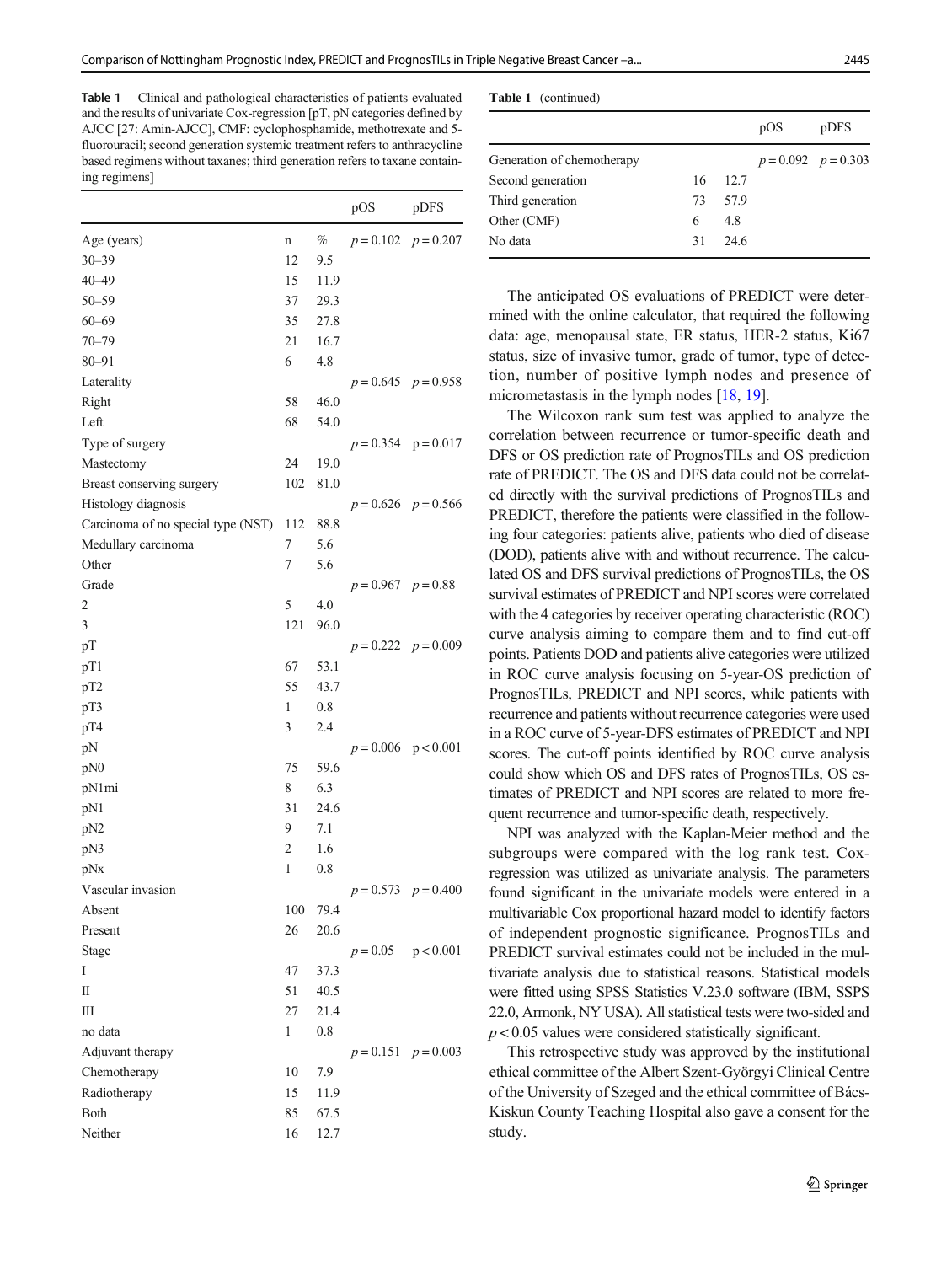Table 2 The 5-year overall survival (OS) and disease-free survival (DFS) predictions of PrognosTILs according to outcome. Significant differences were detected between OS predictions of patients who died of disease and patients alive, and DFS predictions of patients with and without recurrence

| PrognosTILs predictions               |             |       | average   |            | median    |            | range       |             | Wilcoxon-             |
|---------------------------------------|-------------|-------|-----------|------------|-----------|------------|-------------|-------------|-----------------------|
|                                       | $\mathbf n$ | $\%$  | <b>OS</b> | <b>DFS</b> | <b>OS</b> | <b>DFS</b> | <b>OS</b>   | <b>DFS</b>  | test<br>$pOS = 0.015$ |
| Patients deceased due to tumor        | 14          | 15.0  | 80.1      | 80.6       | 80        | 76         | $74 - 92\%$ | $69 - 92\%$ |                       |
| Patients alive                        | 79          | 85.0  | 85        | 82         | 85        | 83         | $49 - 95\%$ | 44–95%      |                       |
| Patients with recurrence              | 27          | 29.0  | 80.3      | 77.3       | 80        | 77         | $49 - 93\%$ | 44–93%      | pDFS < 0.001          |
| Patients alive with recurrence        | 13          | 14.0  | 80.6      | 77.7       | 83        | 80         | $49 - 93\%$ | 44–93%      |                       |
| Patients alive without recurrence     | 66          | 71.0  | 85.8      | 84         | 86        | 83         | $71 - 95\%$ | $67 - 95\%$ |                       |
| All (where PrognosTILs was evaluated) | 93          | 100.0 | 84.2      | 81.7       | 84        | 82         | $49 - 95\%$ | 44–95%      |                       |

## Results

Altogether, 136 patients who underwent surgical resection were included in our study. Ten patients (7.4%) were censored due to non-tumor related death. Tumor-specific death was found in 23 cases (16.9%), while 103 patients (75.7%) were alive at the last follow up, including 20 patients with recurrence (14.7%). The mean and median OS and DFS were 66.8 months and 57.5 months, 59.9 months and 41 months, respectively (range for OS: 7–170 months; range for DFS: 2–170 months). Recurrence was observed in 43 cases, including 11 cases (25.6%) with local or regional recurrence, 23 cases (53.5%) with distant metastasis and two cases with both local and distant types of recurrence. The median time to recurrence was 41 months (range: 2–170 months) Novel malignancies were found in 3 cases (7.0%; ovary  $[n = 1]$  and lung cancer  $[n = 2]$ ). The median follow up was 56 months (range: 7–170 months).

The basic clinical and pathological characteristics are displayed in Table [1](#page-2-0) [[30\]](#page-7-0). The mean and median age of the patients were 59.6 and 59 years, respectively (range: 32–91). In univariate Cox-regression, the type of surgery, the pT and pN categories, the stage of the disease and the type of adjuvant therapy were found to be significant variables.

The predictions from PrognosTILs and PREDICT and the NPI scores were established in 93, 126 and 125 cases, respectively. Concerning the 5-year-OS and -DFS predictions of PrognosTILs, the mean, the median and the range of estimates are presented in Table 2. The comparison of predicted survival estimates and outcomes revealed that the predicted OS estimates

of the patient DOD were significantly lower than those of patients who were alive  $(p = 0.015)$ ; similarly, the predicted DFS estimates of patients with recurrence were significantly lower, than those of patients without recurrence ( $p < 0.001$ ). Table 3 highlights the mean, the median and the range of the 5-year-OS estimates of PREDICT. The statistical analysis strengthened, that the predicted OS estimates of patient DOD were significantly lower, than those of patients who were alive  $(p = 0.020)$ .

The NPI-based GPG included only 3 cases, therefore this group was excluded from further evaluation. Figure [1](#page-4-0) demonstrates the results of Kaplan-Meier analysis of the NPI subgroups. Significant differences were detected between OS and DFS estimations of different prognostic groups, namely the OS estimates of MPG1 vs. PPG ( $p = 0.017$ ), MPG1 vs. VPPG ( $p = 0.049$ ), MPG2 vs. PPG  $(p = 0.026)$ ; and the DFS estimates of PPG vs. MPG1 ( $p = 0.002$ ), PPG vs. MPG2 ( $p = 0.035$ ), PPG vs. VPPG  $(p = 0.013)$ , VPPG vs. MPG1  $(p < 0.001)$  and VPPG vs. MPG2.  $(p = 0.001)$ . In the univariate Cox-regression, NPI was found to be a significant prognostic variable ( $pOS = 0.022$ ; HR:1.71, 95%CI:1.08–2.72; pDFS<0.001; HR:2.02, 95%CI:1.43–2.86).

Figure [2](#page-4-0) displays the results of ROC curve analysis focusing on 5-year-OS estimates of PrognosTILs, PREDICT and NPI scores. The area under the curve (AUC) of PrognosTILs, PREDICT and NPI were 0.759, 0.762 and 0.792, respectively. Figure [3](#page-4-0) demonstrates the ROC curve analysis of 5-year-DFS estimates of PrognosTILs and NPI scores. The AUC values of PrognosTILs and NPI were 0.713 and 0.781, respectively. The findings of ROC curve analyses drew attention to the similarities of these predictive systems concerning sensitivity

Table 3 The basic characteristics of 5-year overall survival (OS) predictions of PREDICT according to outcome. The survival estimates of patients dying of tumor progression were lower than those of patients who were alive at last follow up

| <b>PREDICT</b> estimates          |     |      |      |        |                | Wilcoxon-test |
|-----------------------------------|-----|------|------|--------|----------------|---------------|
|                                   | n   | $\%$ | mean | median | range          | $pOS = 0.020$ |
| Patients deceased due to tumor    | 23  | 18.3 | 62.9 | 65.5   | $9.2 - 85.1\%$ |               |
| Patients alive                    | 103 | 81.7 | 71.8 | 78.1   | $7.1 - 86.5\%$ |               |
| All (where PREDICT was evaluated) | 126 | 100  | 70.1 | 75.3   | $7.1 - 86.5\%$ |               |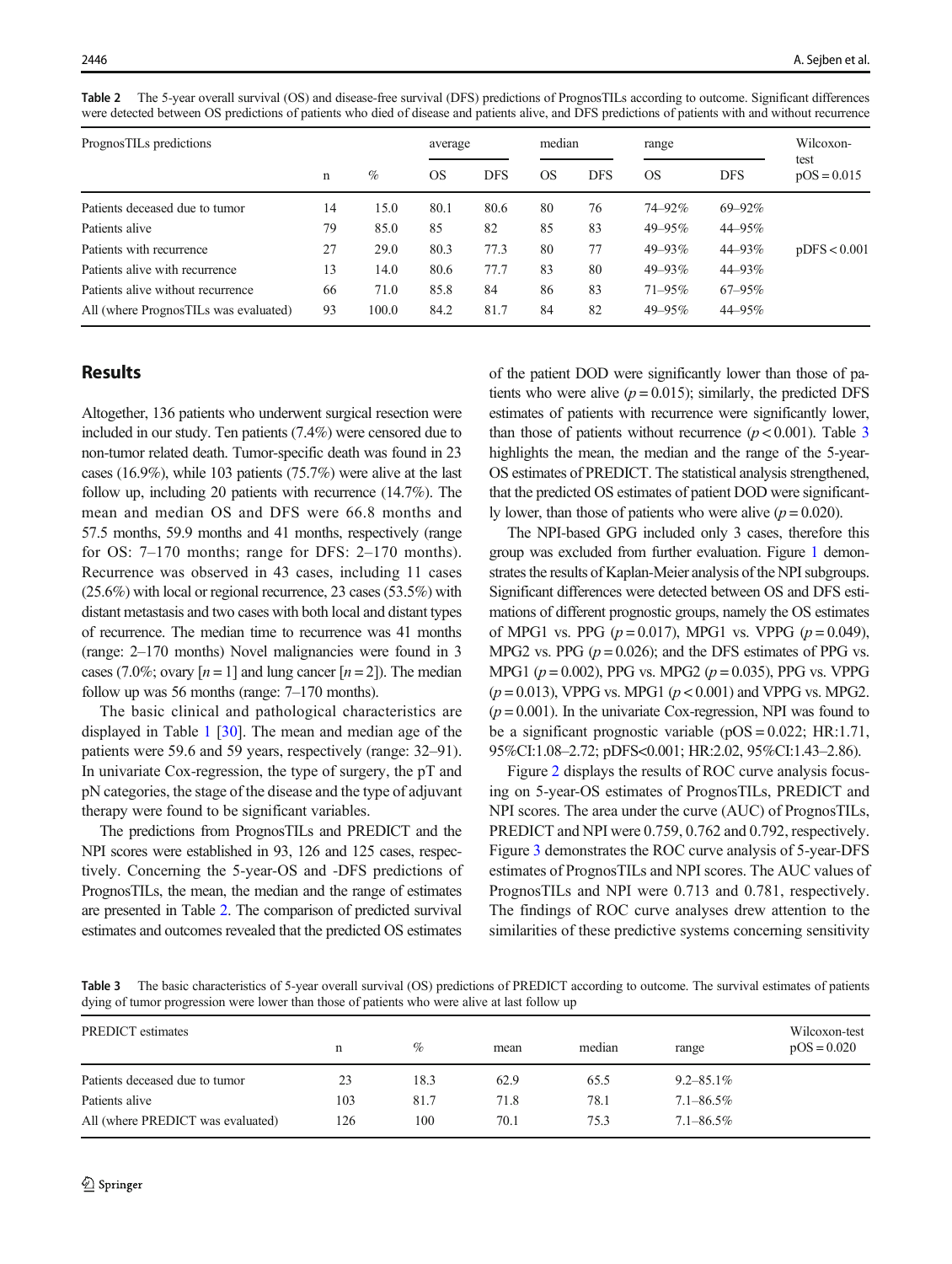**NPI** 

<span id="page-4-0"></span>

Fig. 1 Kaplan-Meier analysis of NPI. According to the log rank test significant differences were observed between the overall survival (OS) estimates of MPG1 vs. PPG ( $p = 0.017$ ), MPG1 vs. VPPG ( $p = 0.049$ ) andMPG2 vs. PPG  $(p = 0.026)$ ; and the disease-free survival (DFS) estimates of PPG vs. MPG1 ( $p = 0.002$ ), PPG vs. MPG2 ( $p = 0.035$ ), PPG vs.

and specificity and to the fact that they are not ideal for defining cut-off values.

The multivariate Cox proportional hazard model revealed that among the variables found significant in univariate models (type of surgery, pT, pN, stage, adjuvant therapy and NPI), only NPI was an independent prognostic marker for triple negative breast cancer (pOS = 0.006; HR:1.66, 95%CI:1.16–2.37; pDFS<0.001; HR:1.92, 95%CI:1.46–2.53).

# **Discussion**

TNBCs are generally considered as the worst IHC based molecular subtype of breast cancer, owing to their poor prognosis



Fig. 2 ROC curve analysis of 5-year overall survival predictions of TIL, PREDICT and NPI scores (area under the curve values for TIL, PREDICT and NPI were 0.759, 0.762 and 0.792, respectively)



VPPG ( $p = 0.013$ ), VPPG vs. MPG1 ( $p < 0.001$ ) and VPPG vs. MPG2 (p = 0.001) [MPG1: Moderate Prognostic Group 1, MPG2: Moderate Prognostic Group 2, PPG: Poor Prognostic Group, Very Poor Prognostic Group]

and the limited therapeutic success associated with them. Despite the overall bad prognosis of TNBC, there are some tumors that by definition fall into this category, but belong to a better prognostic group. These include rare tumors like tall cell carcinoma with reversed polarity, secretory carcinoma, non-high grade, i.e. classical adenoid cystic carcinoma [\[31](#page-7-0)–[33\]](#page-7-0). Even without these low grade special type carcinomas, the prognosis of TNBC is heterogeneous and depends on a number of prognostic factors.

The presence of distant metastasis, nodal status, tumor size and histological grade are established prognostic factors of breast carcinomas, and have their role in predicting the outcome of TNBCs as well. More recently the proportion of stromal TILs has also been recognized as an independent



Fig. 3 ROC curve analysis of 5-year disease-free survival predictions of PrognosTILs and NPI scores (area under the curve values for TIL and NPI were 0.713 and 0.781, respectively)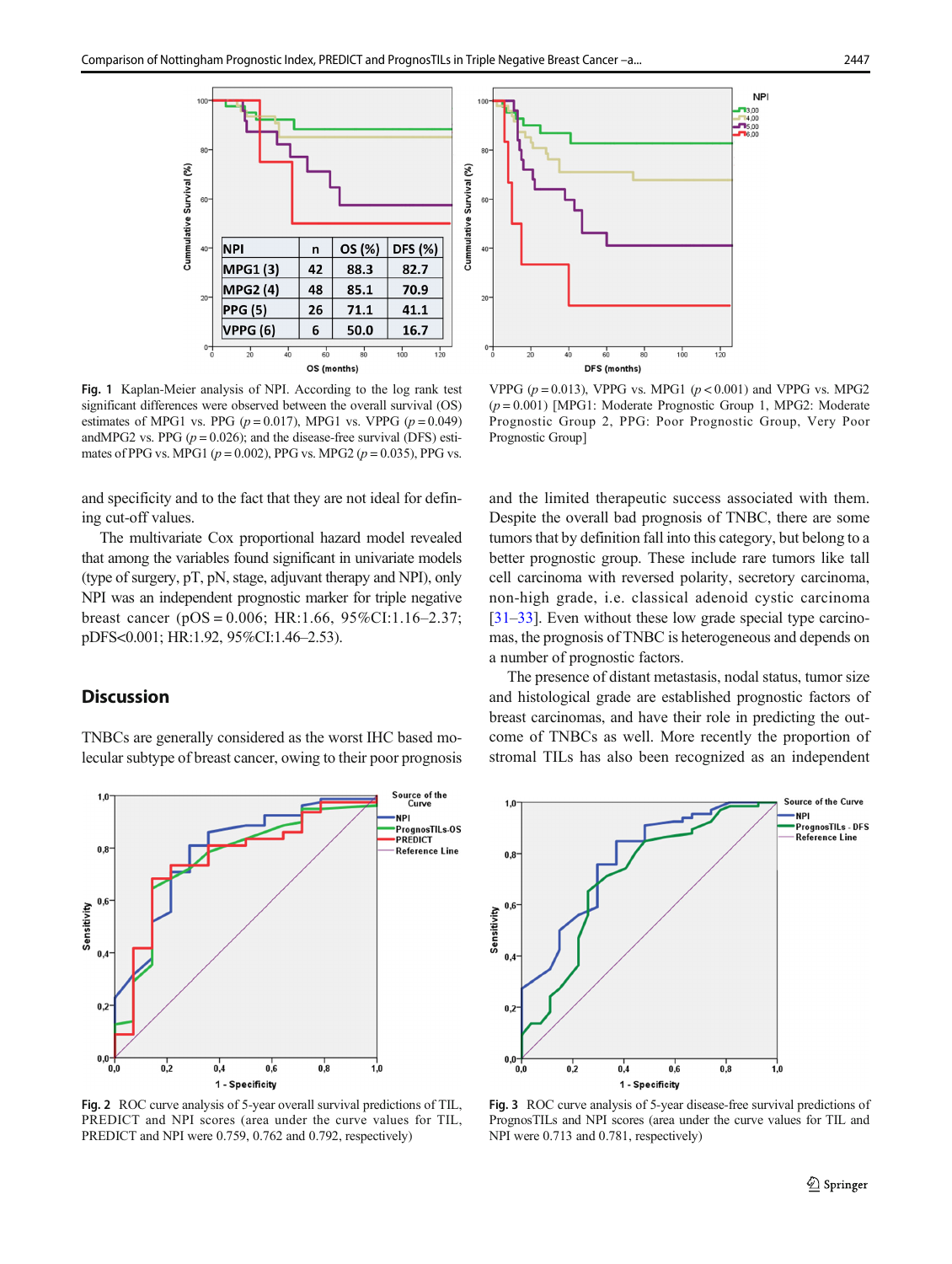prognosticator of TNBCs [\[24](#page-6-0)], and the prognostic value of TILs was also found in a more recent meta-analysis [\[34](#page-7-0)]. When prognostic factors show divergent features, i.e. clinicians are faced with a combination of factors toward good and bad prognosis, predictive models based on multivariable analysis of multiple prognostic factors are much more valuable than isolated factors. The NPI is one such factor and was derived from the multivariable analysis of 387 patients with different molecular subtypes of breast cancer and was later validated in a series of 320 independent consecutive cases [\[35\]](#page-7-0). Several external studies have demonstrated its ability to give a prognostic classification of breast carcinomas [\[36](#page-7-0)–[38\]](#page-7-0). Although the improvements in treatment have significantly altered the outcomes of breast cancer, and this improvement is also reflected in the NPI prognostic group-specific survivals, the prognostic separation of breast cancers on the basis of the NPI was still found to be valid [[39](#page-7-0)]. The PREDICT tool was derived from a much greater population and was also independently validated in a number of reports [\[17,](#page-6-0) [40](#page-7-0)]. PrognosTILs is a novel multivariable prognosticator model and calculator derived from the pooled analysis of 2148 individual patients' data from 9 studies on TNBCs proving the prognostic value of stromal TILs in the adjuvant setting [[24\]](#page-6-0). This distinguishes it from NPI and PREDICT which were built on data from ER-positive and ER-negative tumors together, and theoretically could mean that it is better fitted to predict the prognosis of TNBCs.

The significance of the NPI in TNBC was first examined by Albergaria and coauthors in 2001 with reassuring results. NPI results correlated well with real survival data due to the facts that TNBCs are frequently high grade and large tumors [\[41\]](#page-7-0). PREDICT, to our knowledge has not yet been evaluated for TNBCs alone, whereas PrognosTILs is relatively recent for larger validation on comparison studies.

In univariate Cox analysis, type of surgery, pT, pN, stage, NPI and adjuvant therapy were found significant prognostic variables. We also found that lower 5-year OS and DFS predictions of PognosTILs are related with more frequent tumor specific death and recurrence  $(pOS = 0.015, pDFS < 0.001)$ , while the lower 5-year OS predictions of PREDICT are associated with higher rate of tumor specific death  $(p = 0.02)$ . Concerning the NPI, we demonstrated that there are significant differences among OS and DFS estimates of certain prognostic groups (Fig. [1](#page-4-0)). PrognosTILs and PREDICT derived estimates of survival, as scale variables could not enter the Kaplan-Meier analysis. The direct comparison of the multivariable prognosticators was performed with ROC curve analysis. Regarding the OS follow up data, PrognosTILs, PREDICT and NPI, while regarding the DFS follow up data, PrognosTILs and NPI were compared. All three predictors of outcome reflect fair performance with areas under the ROC curves falling between 0.7 and 0.8. The sensitivity and specificity of these predicting systems are rather similar, although

there seems to be a tendency for NPI values to better predict outcome on the basis of the somewhat greater AUC values. In keeping with the results of Albergaria et al., the multivariate Cox-regression strengthened that NPI is an independent predictor of OS and DFS in TNBCs ( $pOS = 0.006$ ; HR:1.66, 95%CI:1.16–2.37; pDFS<0.001; HR:1.92, 95%CI:1.46– 2.53) [[41](#page-7-0)]. Considering that the ROC curve analysis yielded similar results for the three multivariable prognosticators studied, it can be inferred that any of these is suitable to predict the outcome of TNBCs, and none of these is inferior to the others.

The results also show that TNBCs are prognostically heterogeneous. No case was classified as of very good prognosis on the basis of the NPI, and only 3 cases fell into the good prognostic group. This is due to the fact that only 5 tumors were of histologic grade 2, whereas the remaining were high grade, and with this combination, their NPI value was immediately >4.

The lack of all prognostic markers for all cases and the fact that this was a single institution study of retrospective nature with limited number of cases are possible limitations of this work. A further limitation may be that values predicted by PrognosTILs and PREDICT, due to statistical reasons, could not be entered into the multivariate Cox-regression analysis, and could not be compared to NPI in this setting; but this drawback was compensated by the ROC curve analysis of the three prognosticators. Our study has strengths, as well. To our knowledge, this study is the first to evaluate the value of PREDICT in TNBCs, and these multivariable prognostic tools have never been compared in a single study. Another advantage of the study design was the uniform evaluation of TILs with rigorous adherence to internationally agreed guidelines.

In conclusion, our findings reflect the diverse nature of TNBC and highlight the difficulties of predicting the outcome of this disease. Although the NPI seemed to give somewhat higher AUC values in the direct comparisons with PREDICT and PrognosTILs, none of the multivariable prognosticators is inferior to the others according to our data.

Authors' Contributions All authors contributed to the study conception and revision. Data collection was performed by Anita Sejben, Tamás Zombori and Gábor Cserni. Statistical analysis was performed by Tibor Nyári and Tamás Zombori. The first draft of the manuscript was written by Anita Sejben, Tamás Zombori and Gábor Cserni and all authors commented on previous versions of the manuscript. All authors read and approved the final manuscript.

Funding Information Open access funding provided by University of Szeged.

Data Availability The datasets generated during and/or analyzed during the current study are available from the corresponding author on reasonable request.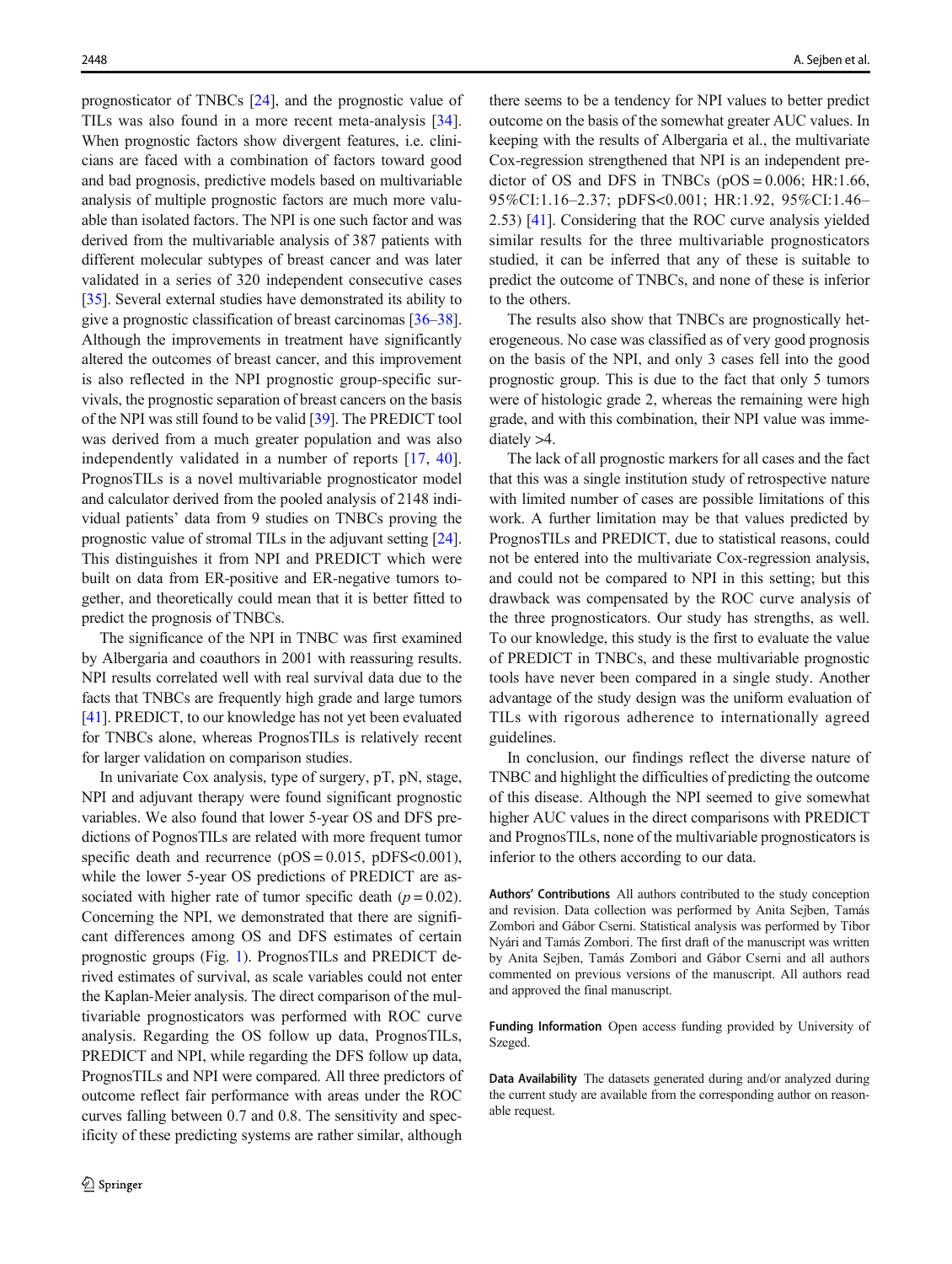#### <span id="page-6-0"></span>Compliance with Ethical Standards

Consent to Participate Not applicable.

Consent for Publication Not applicable.

This retrospective study was approved by the institutional ethical committee of the Albert Szent-Györgyi Clinical Centre of the University of Szeged.

Conflict of Interest The authors declare that they have no conflict of interest.

Code Availability There are no restrictions on the availability of materials, data and code.

Open Access This article is licensed under a Creative Commons Attribution 4.0 International License, which permits use, sharing, adaptation, distribution and reproduction in any medium or format, as long as you give appropriate credit to the original author(s) and the source, provide a link to the Creative Commons licence, and indicate if changes were made. The images or other third party material in this article are included in the article's Creative Commons licence, unless indicated otherwise in a credit line to the material. If material is not included in the article's Creative Commons licence and your intended use is not permitted by statutory regulation or exceeds the permitted use, you will need to obtain permission directly from the copyright holder. To view a copy of this licence, visit <http://creativecommons.org/licenses/by/4.0/>.

#### **References**

- 1. Aysola K, Desai A, Welch C, Xu J, Qin Y, Reddy V, Matthews R, Owens C, Okoli J, Beech DJ, Piyathilake CJ, Reddy SP, Rao VN (2013) Triple negative breast cancer – an overview. Hereditary Genet Suppl 2:001. <https://doi.org/10.4172/2161-1041.S2-001>
- 2. WHO Classification of Tumours Editorial Board (ed) (2019) WHO classification of tumours,  $5<sup>th</sup>$  edition – breast tumours. International Agency for Research on Cancer, Lyon
- 3. Siddharth S, Sharma D (2018) Racial disparity and triple-negative breast cancer in african-american women: a multifaceted affair between obesity, biology, and socioeconomic determinants. Cancers (Basel) 10:514. <https://doi.org/10.3390/cancers10120514>
- 4. Anders C, Carey LA (2008) Understanding and treating triplenegative breast cancer. Oncology 22:1233–1243
- 5. Al-Mahmood S, Sapiezynski J, Garbuzenko OB, Minko T (2018) Metastatic and triple-negative breast cancer: challenges and treatment options. Drug Deliv Transl Res 8:1483–1507. [https://doi.org/](https://doi.org/10.1007/s13346-018-0551-3) [10.1007/s13346-018-0551-3](https://doi.org/10.1007/s13346-018-0551-3)
- 6. Park JH, Ahn JH, Kim SB (2018) How shall we treat early triplenegative breast cancer (TNBC): from the current standard to upcoming immuno-molecular strategies. ESMO Open 3(3):e000357. <https://doi.org/10.1136/esmoopen-2018-000357>
- 7. Wahba HA, El-Hadaad HA (2015) Current approaches in treatment of triple-negative breast cancer. Cancer Biol Med 12:106–116. <https://doi.org/10.7497/j.issn.2095-3941.2015.0030>
- 8. He MY, Rancoule C, Rehailia-Blanchard A, Espenel S, Trone JC, Bernichon E, Guillaume E, Vallard A, Magné N (2018) Radiotherapy in triple-negative breast cancer: current situation and upcoming strategies. Crit Rev Oncol Hematol 131:96–101. <https://doi.org/10.1016/j.critrevonc.2018.09.004>
- 9. Lebert JM, Lester R, Powell E, Seal M, McCarthy J (2018) Advances in the systemic treatment of triple-negative breast cancer. Curr Oncol 25:S142–S150. <https://doi.org/10.3747/co.25.3954>
- 10. Fong Y, Evans J, Brook D, Kenkre J, Jarvis P, Gower-Thomas K (2015) The Nottingham prognostic index: five- and ten-year data for all-cause survival within a screened population. Ann R Coll Surg Engl 97:137–139. <https://doi.org/10.1308/003588414X14055925060514>
- 11. Ovcaricek T, Frkovic SG, Matos E, Mozina B, Bostnar S (2011) Triple negative breast cancer – prognostic factors and survival. Radiol Oncol 45:46–52. [https://doi.org/10.2478/v10019-010-0054-4](http://creativecommons.org/licenses/by/4.0/)
- 12. Urru SAM, Gallus S, Bosetti C, Moi T, Medda R, Sollai E, Murgia A, Sanges F, Pira G, Manca A, Palmas D, Floris M, Asunis AM, Atzori F, Carru C, D'Incalci M, Ghiani M, Marras V, Onnis D, Santona MC, Sarobba G, Valle E, Canu L, Cossu S, Bulfone A, Rocca PC, De Miglio MR, Orrù S (2018) Clinical and pathological factors influencing survival in a large cohort of triple-negative breast cancer patients. BMC Cancer 18:56. [https://doi.org/10.](https://doi.org/10.1186/s12885-017-3969-y) [1186/s12885-017-3969-y](https://doi.org/10.1186/s12885-017-3969-y)
- 13. Asaga S, Kinoshita T, Hojo T, Suzuki J, Jimbo K, Tsuda H (2013) Prognostic factors for triple-negative breast cancer patients receiving preoperative systemic chemotherapy. Clin Breast Cancer 13: 40–46. <https://doi.org/10.1016/j.clbc.2012.09.013>
- 14. Haybittle JL, Blamey RW, Elston CW, Johnson J, Doyle PJ, Campbell FC, Nicholson RI, Griffiths K (1982) A prognostic index in primary breast cancer. Br J Cancer 45:361–366. [https://doi.org/](https://doi.org/10.1038/bjc.1982.62) [10.1038/bjc.1982.62](https://doi.org/10.1038/bjc.1982.62)
- 15. Galea MH, Blamey RW, Elston CE, Ellis IO (1992) The Nottingham prognostic index in primary breast cancer. Breast Cancer Res Treat 22:207–219. [https://doi.org/10.1007/](https://doi.org/10.1007/BF01840834) [BF01840834](https://doi.org/10.1007/BF01840834)
- 16. Lee AH, Ellis IO (2008) The Nottingham prognostic index for invasive carcinoma of the breast. Pathol Oncol Res 14:113–115. <https://doi.org/10.1007/s12253-008-9067-3>
- 17. Gray E, Marti J, Brewster DH, Wyatt JC, Hall PS, SATURNE Advisory Group (2018) Independent validation of the PREDICT breast cancer prognosis prediction tool in 45,789 patients using Scottish Cancer Registry data. Br J Cancer 119:808–814. [https://](https://doi.org/10.1038/s41416-018-0256-x) [doi.org/10.1038/s41416-018-0256-x](https://doi.org/10.1038/s41416-018-0256-x)
- 18. Wishart GC, Azzato EM, Greenberg DC, Rashbass J, Kearins O, Lawrence G, Caldas C, Pharoah PD (2010) PREDICT: a new UK prognostic model that predicts survival following surgery for invasive breast cancer. Breast Cancer Res 12:R1. [https://doi.org/10.](https://doi.org/10.1186/bcr2464) [1186/bcr2464](https://doi.org/10.1186/bcr2464)
- 19. [https://breast.predict.nhs.uk/predict\\_v2.0.html.](http://creativecommons.org/licenses/by/4.0/) Accessed 28 May 2020
- 20. Candido Dos Reis FJ, Wishart GC, Dicks EM, Greenberg D, Rashbass J, Schmidt MK, van den Broek AJ, Ellis IO, Green A, Rakha E, Maishman T, Eccles DM, Pharoah PDP (2017) An updated PREDICT breast cancer prognostication and treatment benefit prediction model with independent validation. Breast Cancer Res 19:58. <https://doi.org/10.1186/s13058-017-0852-3>
- 21. Maishman T, Copson E, Stanton L, Gerty S, Dicks E, Durcan L, Wishart GC, Pharoah P, POSH Steering Group; Eccles D (2015) An evaluation of the prognostic model PREDICT using the POSH cohort of women aged ⩽40 years at breast cancer diagnosis. Br J Cancer 112:983–991. <https://doi.org/10.1038/bjc.2015.57>
- 22. García-Teijido P, Cabal ML, Fernández IP, Pérez YF (2016) Tumor-infiltrating lymphocytes in triple-negative breast cancer: the future of immune targeting. Clin Med Insights Oncol 10:31– 39. <https://doi.org/10.4137/CMO.S34540>
- 23. Disis ML, Stanton SE (2015) Triple-negative breast cancer: immune modulation as the new treatment paradigm. Am Soc Clin Oncol Educ Book 2015:25–30. [https://doi.org/10.14694/EdBook\\_](https://doi.org/10.14694/EdBook_AM.2015.35.e25) [AM.2015.35.e25](https://doi.org/10.14694/EdBook_AM.2015.35.e25)
- 24. Loi S, Drubay D, Adams S, Pruneri G, Francis PA, Lacroix-Triki M, Joensuu H, Dieci MV, Badve S, Demaria S, Gray R, Munzone